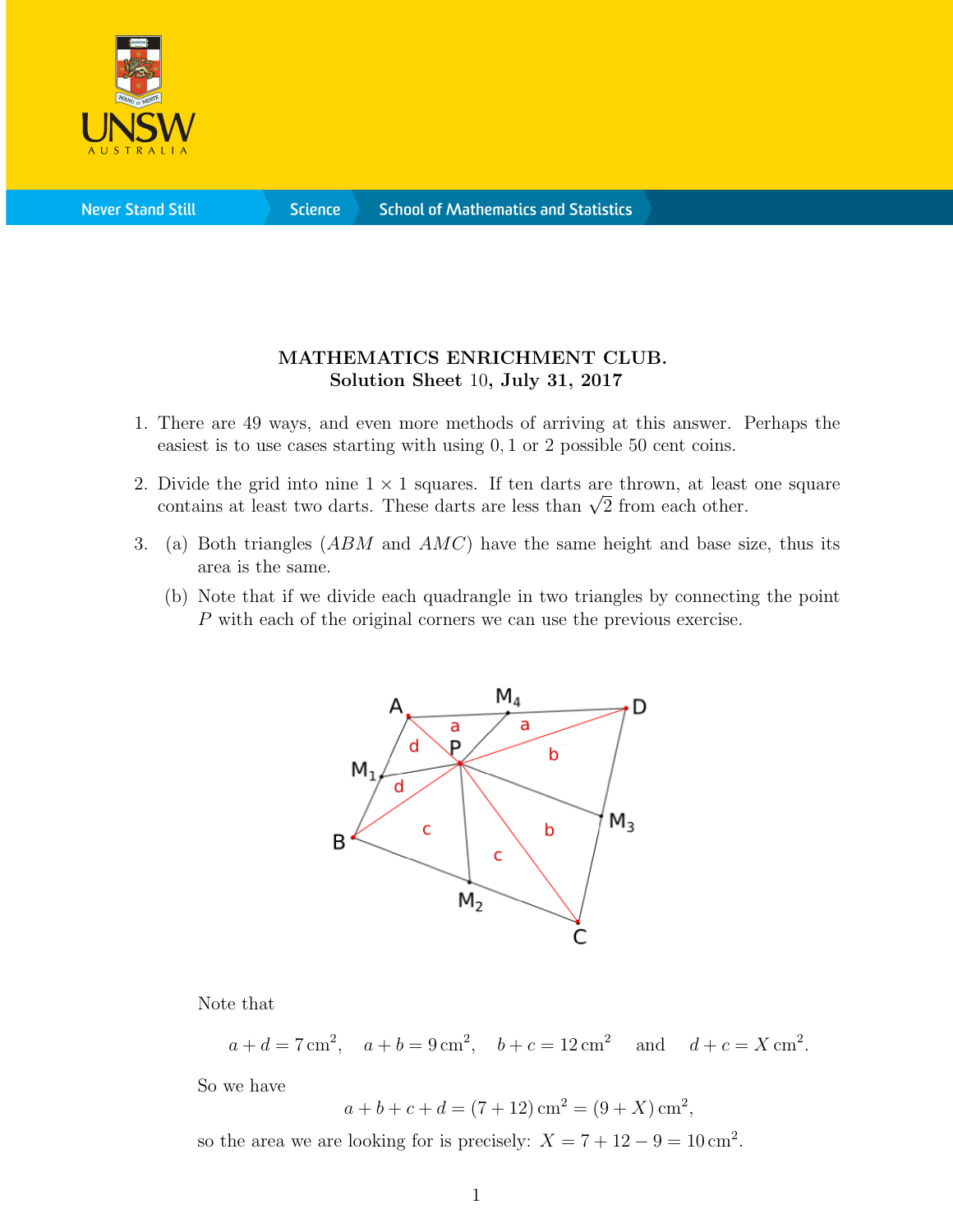4. (a)  $29 = 5^2 + 2^2$ ,  $37 = 6^2 + 1^2$ . For 30, note that none of the following are square numbers:

 $301 = 29, 304 = 26, 309 = 21, 3016 = 14, 3025 = 5.$ 

Similarly, 31 cannot be expressed as a sum of two squares.

- (b) Easy.
- (c)  $1073 = (5^2 + 2^2)(6^2 + 1^2) = (302)^2 + (5 + 12)^2$ . Swapping  $5^2 + 2^2$  with  $2^2 + 5^2$  yields  $1073 = 7^2 + 32^2$ .
- 5. Pigeon-hole principle. Each number can be written in the form  $2^k(2m + 1)$  where  $k, m \geq 0$ . Since each number is less than 1001, m must be less than 500.

So since you're choosing 501 numbers, two of the numbers must have the same m value.

These two numbers can be written as  $2^{k_1}(2m+1)$  and  $2^{k_2}(2m+1)$ .

Either  $k_1 \leq k_2$  or  $k_2 \leq k_1$ , so without loss of generality, assume  $k_1 \leq k_2$ . Then  $2^{k_1}(2m+1)$  divides  $2^{k_2}(2m+1)$ , which concludes the proof.